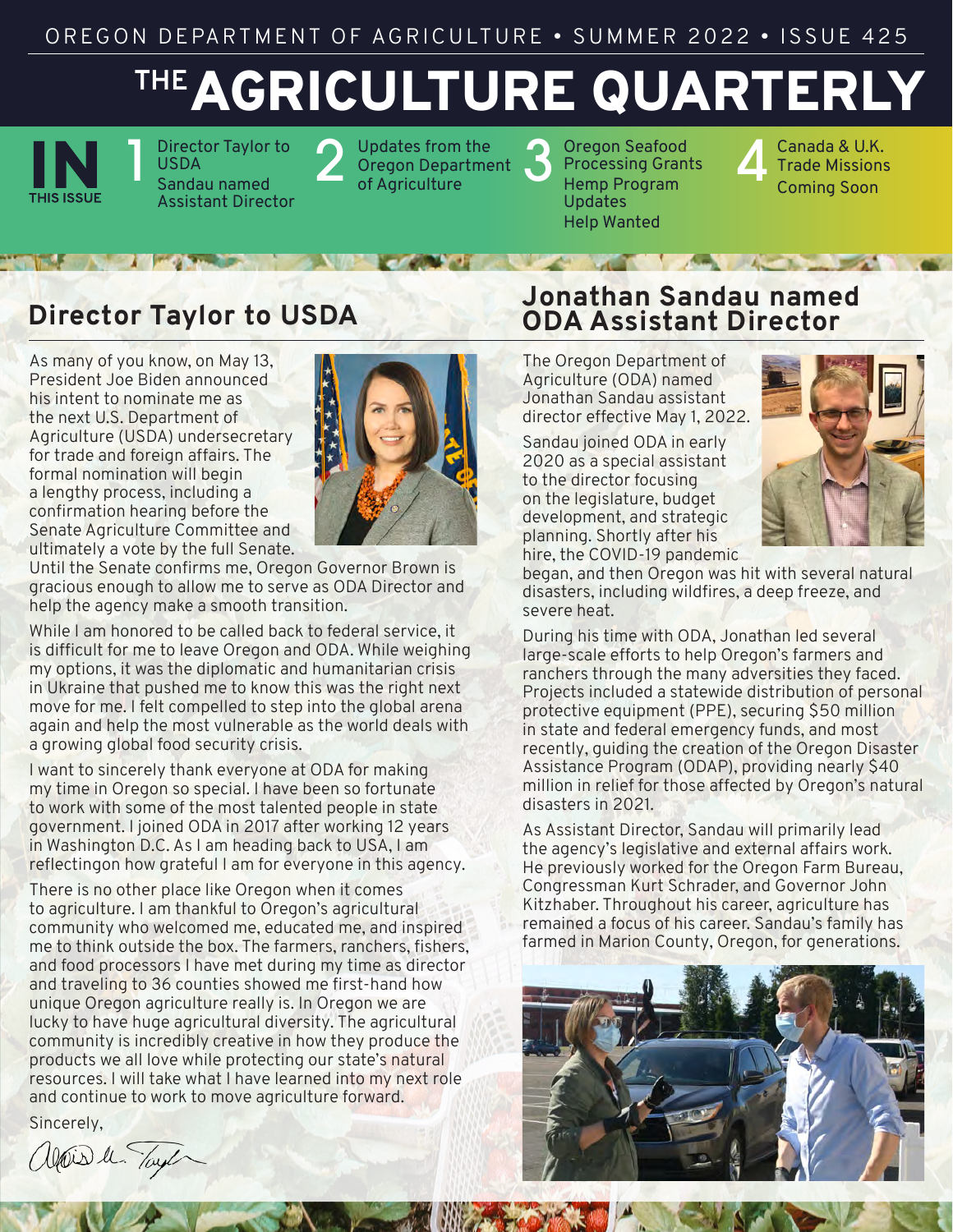# **Updates** *from the* **Oregon Department of Agriculture**

#### **OREGON DISASTER ASSISTANCE PROGRAM UPDATE**

On Tuesday, June 21, the Oregon Department of Agriculture (ODA) opened a second round of Oregon Disaster Assistance Program (ODAP) applications. Oregon farmers and ranchers may apply for assistance from the remaining pool of about \$19.5 million. The participating lenders are familiar with agriculture and are now accepting applications through July 19. To apply contact one of the following lending institutions:

- Umpqua Bank
- Columbia Bank
- Bank of Eastern Oregon
- Old West Federal Credit Union

ODAP requirements and eligibility remains the same in the second round. Eligibility for ODAP is determined by percent loss in 2021 measured against an operation's 3-year average income with a maximum payment of \$125,000 or \$150,000. Size of operation in acres, sales, or other metrics are not a factor for eligibility.

ODA created ODAP using a \$40 million investment from the Oregon Legislature to assist farmers and ranchers who suffered financial losses during one or more of the natural disasters that hit the state in 2021. ODAP is designed to complement U.S. Department of Agriculture (USDA) Farm Service Agency (FSA) disaster assistance. Federal programs are currently accepting applications and USDA's Disaster Tool can help navigate farmers and ranchers through the process.

For more information about the ODAP application process, a sample application, and answers to frequently **asked questions (FAQ) please visit** 

**<https://oda.direct/ODAP>**. All materials are also available in Spanish.

### **HIGH PATHOGENIC AVIAN INFLUENZA UPDATE**

The United States Department of Agriculture's (USDA) National Veterinary Services Laboratory (NVSL) first confirmed the presence of high pathogenic avian influenza (HPAI) in Oregon on May 6, 2022. Since then, NVSL has confirmed three additional cases in noncommercial backyard flocks. As a result, the Oregon Department of Agriculture (ODA) worked with each flock owner to ensure humane depopulation, stopping the further spread. Counties affected by HPAI to date include Lane, Linn, Malheur, and Polk. In addition, Malheur County was part of a regional quarantine due to detecting HPAI in nearby Idaho.

HPAI is a highly contagious virus that transmits efficiently among wild and domestic bird species. Symptoms include:

- diarrhea,
- incoordination,
- lethargy,
- coughing and sneezing,
- and sudden death.



Although birds infected with HPAI may not always display outward signs of infection. The virus may spread in various ways, including through contact with infected wild and domestic birds and by contaminated equipment, clothing, and shoes of caretakers.

If you have domesticated backyard birds, please increase your biosecurity, and keep your birds separated from wild birds, especially waterfowl. If you have birds that appear sick

or have died of respiratory or neurological disease, please call ODA at 503-986-4711 (Alt Phone: 1-800-347-7028). The risk of HPAI to human health is low, according to the U.S. Centers for Disease Control and Prevention (CDC).

If you see sick or dead wild birds, do not collect or handle them but report the incident directly to ODFW at 866- 968-2600 or **[Wildlife.Health@odfw.oregon.gov](mailto:Wildlife.Health@odfw.oregon.gov)**.

For more tips on protecting your backyard flock, please visit **<https://oda.direct/AI>** or en Español at **<https://oda.direct/AIESP>**.

### **OREGON MEAT GRANT UPDATE**

ODA chose six Oregon meat processing businesses to receive \$2 million in Meat Processing Infrastructure and Capacity Building Grants. The purpose of the grant is to expand meat processing capacity statewide for Oregonraised livestock.

The COVID-19 pandemic highlighted a need for greater resilience in Oregon's food systems, especially meat products. The small number of existing meat processors in the state have long waitlists making it difficult for Oregon's producers to get their product to market.

The six grant awardees represent federal and state inspection programs and a mix of harvested livestock species from all over the state.

Grant awardees:

- Billy Bob's Butcher Shop (Elgin) \$435,210.93
- Central Oregon Butcher Boys (Prineville) \$105,598.19
- Crystal Creek Meats (Roseburg) \$382,707.09
- Mobile Ranch Butchering (Bandon) \$299,762.84
- Mountain Valley Meat Service (Parkdale) \$341,510.02
- The Meating Place (Hillsboro) \$435,210.93

The Oregon Legislature recognized the need and provided the \$2 million in grants and instructed ODA to distribute using a competitive process. The number of grant applications ODA received illustrates the demand for resources. ODA received 44 grant applications requesting a total of \$14 million in upgrades and expansions.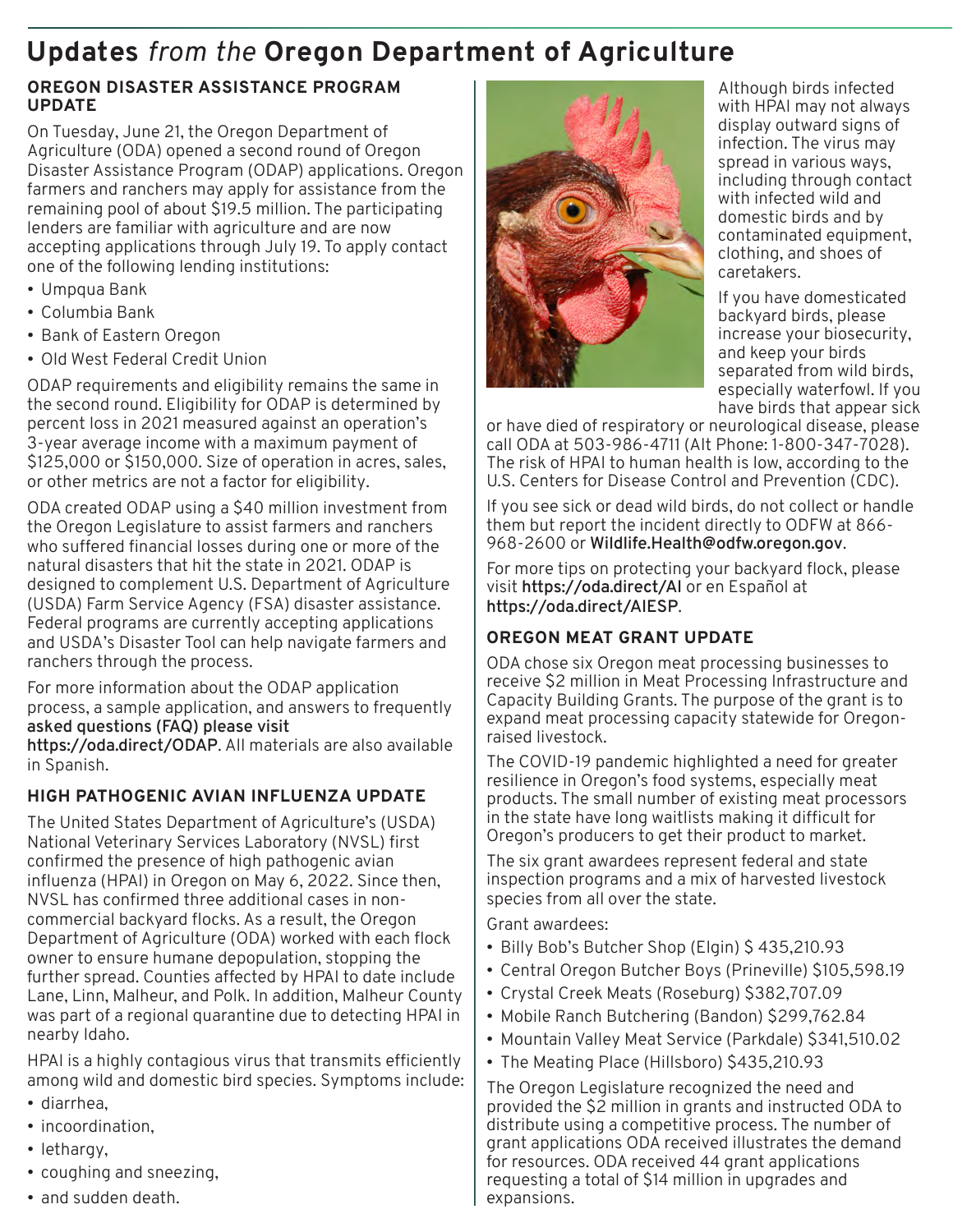## **Grant applications now available** *for* **Oregon's seafood industry**



The Oregon Department of Agriculture (ODA) is now accepting applications for \$1.5 million in grants supporting Oregon's seafood industry. Earlier this year the U.S. Department of Agriculture (USDA) announced it would distribute approximately \$50 million to 24 states and one US territory to help defray the costs incurred by the seafood processing facilities and processing vessels preparing for, preventing exposure to, and responding to the COVID-19 pandemic. Applications are available at ODA online at **<https://oda.direct/SPG>** and are due by July 29, 2022.

*"We appreciate actions taken by Congress and the USDA for the continued support of our seafood industry throughout the pandemic," said Alexis Taylor, Director, Oregon Department of Agriculture. "Our seafood sector invested in protecting their workers and sustaining local economies by responding to market changes and consumer demands. These funds provide a level of relief and allow our seafood producers to continue to provide high-quality seafood that consumers around the world know and love."*

The grant program is funded through Pandemic Assistance provided in the Consolidated Appropriations Act of 2021. States are encouraged to prioritize applications that benefit smaller processors and vessels, socially disadvantaged processors, veteran processors, and/or underserved communities. For grants intending to serve these entities, applicants should engage and involve those beneficiaries when developing projects and applications.

# *Help Wanted!*

In the wake of the COVID-19 pandemic and its market disruptions, the demand for employees, especially for experienced or highly trained employees, far exceeds the supply. According to the latest data from the U.S. Bureau of Labor Statistics there are 11.4 million job openings across the country as of the last day of April 2022. State agencies including the Oregon Department of Agriculture are not exempt from the challenges finding staff.

ODA hiring managers are working hard to fill key roles throughout the agency. Retirements, promotions, new opportunities, and new positions created by the legislature are all contributing to vacant positions within ODA. Open jobs include everything from natural resource specialists, program managers, brand inspectors, shipping point inspectors, and various support staff.

In May 2022, Oregon added 6,200 jobs, following gains averaging 6,000 jobs in the prior six months. Oregon's unemployment rate also edged down to 3.6% in May, from

# **Oregon Hemp Program Updates**

Several changes have been implemented to the Oregon Hemp Program in 2022. ODA works hard to provide the hemp industry and interested parties with up-to-date information through contact with program staff, community and virtual presentations and direct emails. To receive hemp program email updates, subscribe online:

#### **<https://oda.fyi/SubscribeHemp>**

To date, Oregon's Hemp Program has:

208 hemp growers, 217 grow sites, 283 hemp handlers (initial processor), and 174 licenses pending.

### **HEMP APPLICATION DEADLINE HAS PASSED**

Beginning 2022, a deadline for hemp applications was implemented for May 31. ODA cannot consider any applications to grow hemp that same year if received after that date. By federal and state law a person cannot legally grow hemp in Oregon without a license from ODA.

## **BACKGROUND CHECKS**

In January 2022, Oregon became a U.S. Department of Agriculture (USDA) approved hemp state. As part of the federal program, all key participants in the hemp operation must pass a criminal background check before ODA can issue a license to grow hemp. Only those with no felony convictions related to a controlled substance in the last 10 years will be eligible to be licensed to grow hemp. For more information, please visit: **<https://oda.direct/HempGrowers>**

#### **HEMP MARKETPLACE**

Oregon House Bill 3000 directs the Oregon Liquor and Cannabis Commission (OLCC) to create rules around adult use of cannabinoids and the sales of adult use cannabinoids to minors. Rules restricting sales of adult use cannabinoids above 0.5 mg per container were effective July 2021.

Other rules restricting the sales of artificially derived cannabinoids in hemp items, industrial hemp-derived vapor items, and limiting THC in hemp items to both adults and minors were filed in December 2021. The rules are effective starting July 2022 (OAR Chapter 845 Division 26). For more information, visit: **<https://oda.direct/HempLawsRules>**

3.7% in April, reaching its lowest level in more than two years. The rate is close to Oregon's record low of 3.4%, from November 2019 through February 2020. The U.S. unemployment rate was 3.6% in both April and May 2022.

The effects of the very tight labor market is being felt agencywide. ODA is invested in continuing to provide to critical programs and services all Oregonians rely on. Our staff continue to shift roles to cover service gaps caused by vacant positions. While service levels remain stable, hiring managers are getting creative in finding talent including further diversifying where jobs are posted and involving staff to help recruit people for positions statewide.

If you or anyone you know is interested in a career in agriculture, please visit the state of Oregon's online job hub (**[https://oda.fyi/OregonGovJobs\)](https://oda.fyi/OregonGovJobs)** and enter Oregon Department of Agriculture in the search bar or click on the Company arrow and select Department of Agriculture.